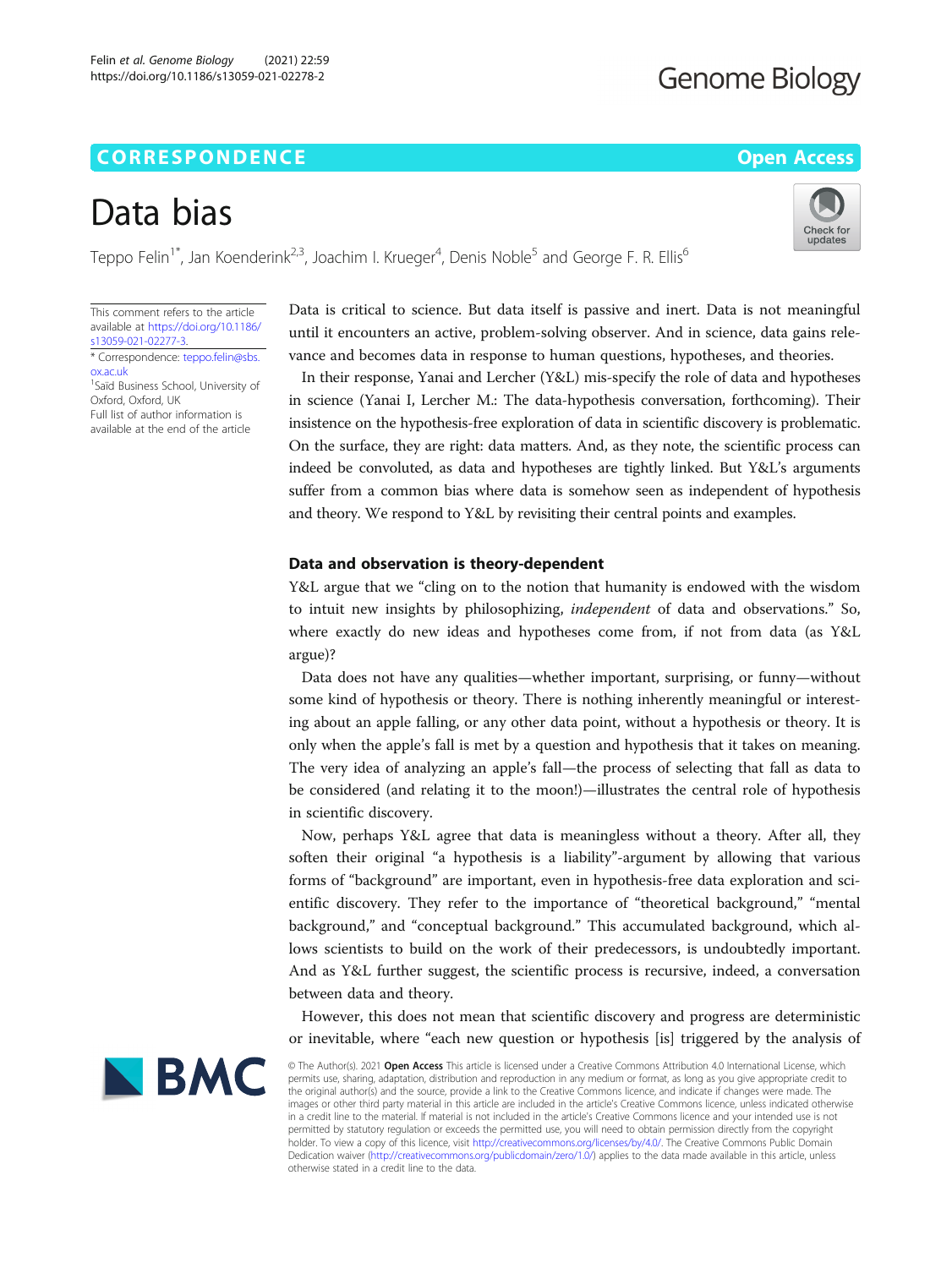an earlier dataset" (Y&L). This cycle is not automatic. Science is not an all-seeing eye that is observer-independent [\[1](#page-3-0)]. It is necessarily punctuated by the human generative capacity to conjecture and hypothesize. It is conjecture, hypothesis and theory—rather than hypothesis-free exploration of data—that allow us to see something in a new way. Without this generative capacity, it is hard to fathom how we could know anything at all. As noted by the philosopher Charles Peirce, "man's mind has a natural adaptation to imagining correct theories of some kinds…If man had not the gift of a mind adapted to his requirements, he could not have acquired any knowledge" [[2\]](#page-3-0).

Hypotheses can of course lead scientists astray, a point Y&L emphasize. We agree. But there is no meaningful, hypothesis-free alternative. The alternative to a bad or blinding hypothesis is a new or better one. Data, empirical findings, and obvious facts can also lead scientists astray. All observation is necessarily hypothesis-laden, no matter how informal these hypotheses might be. There is nothing inherent about data that tells us what to hypothesize. Again, data does not speak for itself. That is our point in focusing on the gorilla experiment, which appears to offer evidence of so-called human blindness. It similarly looks like the sun orbits the earth. But appearances and associated data can be deceiving. Therefore, a hypothesis tells us what data to look for, what experiments to construct, and how to interpret findings.

## The heart of the matter

To illustrate their points about the importance of data in science, Y&L focus on the research of one of us (Denis Noble and his team). We are surprised by Y&L's analysis of "the surprising heart revisited"-article (Noble D.: The surprising heart revisited: an early history of the funny current with modern lessons, forthcoming), since their points are the opposite of what the experiments and analysis showed. Consider their question: "Had this 'funnyness' of the data been part of a pre-experimental hypothesis?" Y&L's answer is "no." However, the answer of the authors who performed the original heart studies is "yes."

To understand this answer, we need to know that the context was a controversy on the mechanism of heart rhythm. The prevailing theory at the time was McAllister-Noble-Tsien's (1975) model for rhythm in the conducting system. In 1979, the team extended the model to the natural rhythm generator, the sinus node. They found a channel that behaved almost exactly as predicted with regard to gating kinetics and voltage range. But it did not reverse on hyperpolarization. The funny nature of the current traces was strange only within the context of that model.

There is nothing intrinsically funny about data showing a current that continues to increase on hyperpolarization. There are many ion channels that do that. There would have been no funnyness at all had there not been a theory within which it seemed funny. Contrary to the claim that "it [the MNT theory] was not what these scientists had set out to test," electrophysiologists would be lost in a surfeit of unexplained data if they did not have Nernst potential theory, Hodgkin-Huxley channel theory, and many other theoretical bases of electrophysiology, to guide them. They would not even have known why they might expect to find a reversal potential.

The misunderstanding is even deeper when Y&L imagine that "Noble and DiFrancesco finally had what they needed to build a model," as though that was all they were interested in doing. As made clear in "the surprising heart revisited"-article, the theory DiFrancesco and Noble developed enabled a separation between misleading (the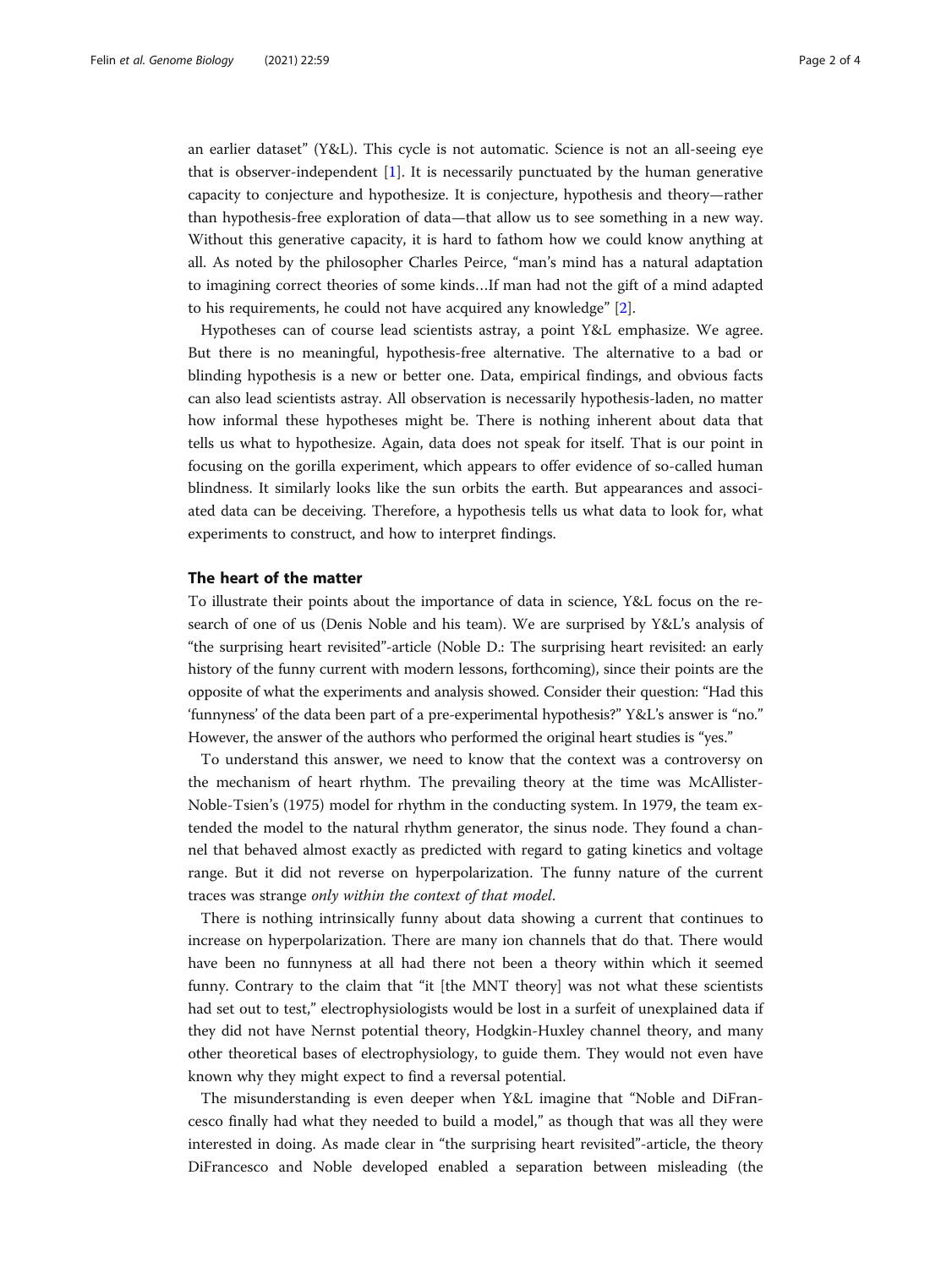reversal potential) and non-misleading (the gating kinetics) data. Later experimental work had to rely on that distinction, even using data that could not itself reveal the distinction. That separation also relied on the perturbation theory analysis provided by DiFrancesco and Noble [[3\]](#page-3-0).

The distinction between misleading and non-misleading data is critical. This is shown by the fact that the theory gave a causal explanation for a phenomenon that would otherwise be just another potentially misleading association score. The theory explained why a channel that may normally conduct the largest depolarizing current in pacemaker rhythm can be blocked by an HCN blocker, ivabradine. There was no hypothesis-independent way to see this. The low association score would not have revealed its causal role because the association data alone does not reveal causation. In any case, the association score would be only around 15%, even when the causal role is up to 80%. This problem is of general importance in interpreting genome-wide association studies as well. Association scores do not reveal causation. It requires a link-up between the association data and physiological causation to achieve that goal [\[4](#page-3-0)]. Otherwise we are left puzzled by the fact that most gene association studies show remarkably low associations [[5\]](#page-3-0). Interpreted with causal physiological analysis, those low scores are apparent, not real, but data alone will not show that.

In short, Y&L's interpretation of the funny heart current represents a misreading of the data-theory relation. The primary driver of progress in this setting was offered by the hypotheses and theories, rather than the data.

# Top-down, organism-specific mechanisms

Y&L's emphasis on data implicitly suggests a form of scientific reductionism and organism-independence. The increased availability of low-level data—like the genomes of various species—and widespread access to computational tools, underlie the overconfidence in data analysis and hypothesis-free scientific discovery. Data-focused approaches encourage reductionist forms of scientific investigation, often ignoring the role of top-down, organism- and observer-specific factors in science.

This form of reductionism is evident in one of Y&L's previous editorials in Genome Biology. In this piece, they celebrate the book The Selfish Gene and argue:

"Most importantly, Dawkins demonstrated with the utmost lucidity that we had biology upside down: evolution—and hence biology—is not concerned with the organism, but with the genes that survive unscathed through the eons by jumping from body to body."  $[6]$ .

Perhaps life is genes-all-the-way-down for some geneticists. But that type of reductionism is problematic from a broader biological (and scientific) point of view. No gene survives unscathed, as Y&L would have it. Genes do not live independent of the organism. DNA is in fact coddled by the organism as it corrects its hundreds and thousands of errors each time it is copied and reorganizes the genome when it needs to find new solutions to keep evolving. In short, the focus on genes alone and organism-independence is misplaced. From our perspective, the above represents a "gloomy and discouraging view on account of the apparent passivity of the organism in the process of evolution." [\[7](#page-3-0)].